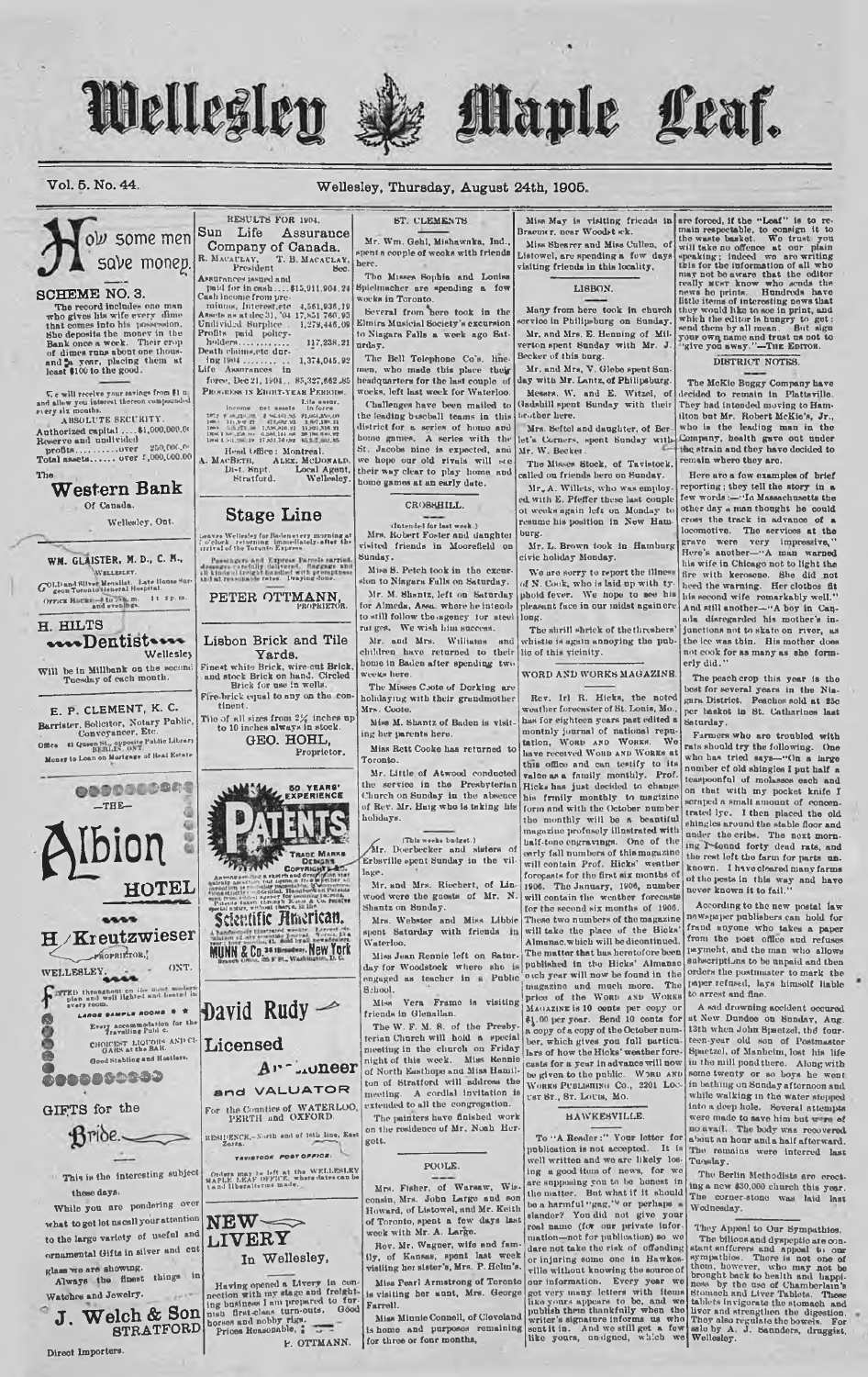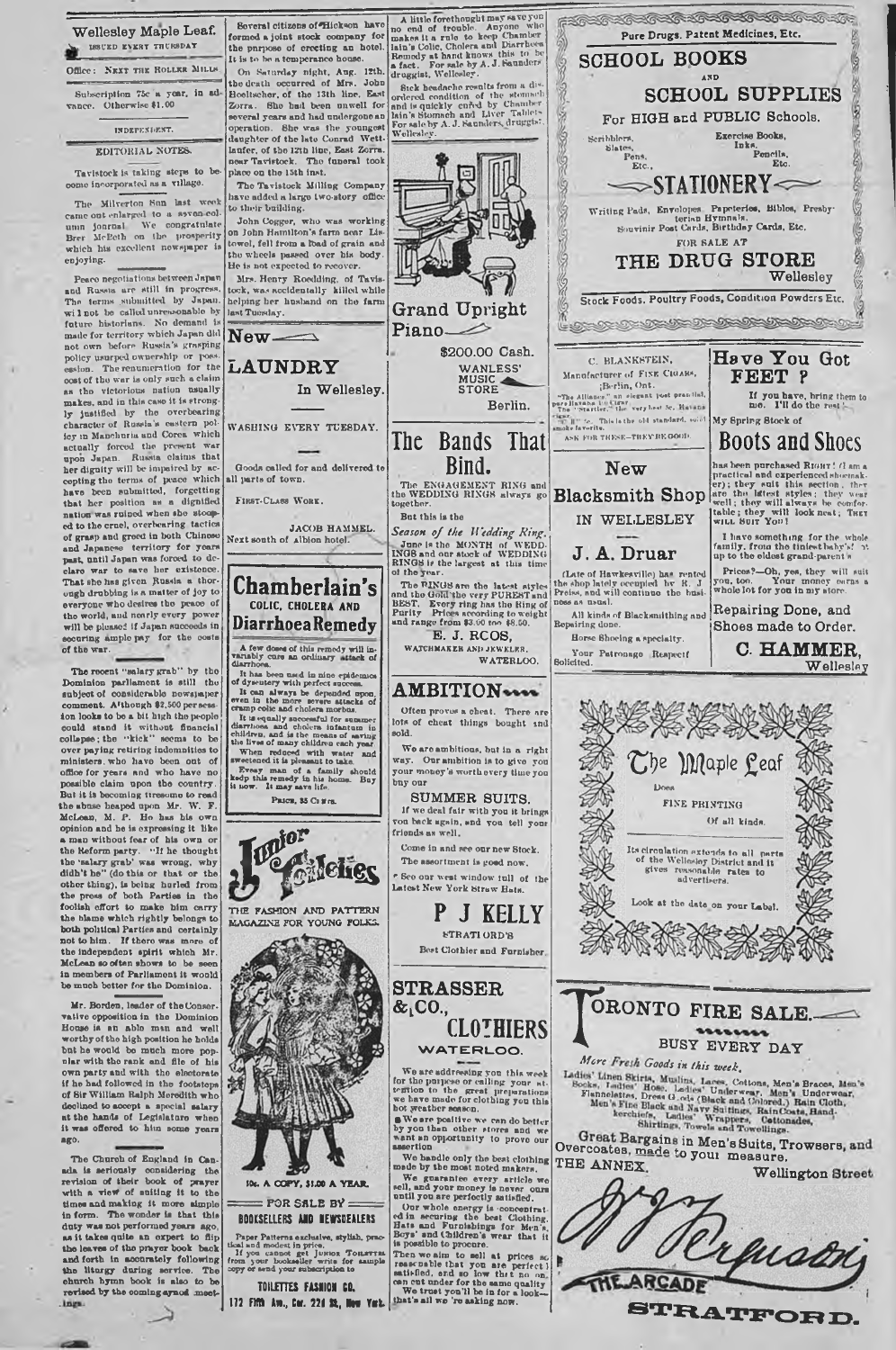**~ " 1 ® ® A L L**  $\overset{\text{ALL}}{\underset{\text{O}}{\bigcirc}}$ 医动脉 **Sale Bills** Concert Posters **Dodgers Programs Office**

**Printing** 

**Stationery Cards, Circulars or anything in the line ofPrintiner.**

LOCAL NEWS.

**M iss Maggio Kaufman, of New H am burg w a » homo for a day or two last week.**

**Union Sunday Schowl next Sun**<br>west 10.30 a.m. Preaching ser **day at 10.30 a.m. Preaching** *net* **vice in English at 7 p 'm .**

**Mr. Btanley Green, of Berlin**<br>**\*pent part of last week the guest of his cousin, Carl, in this village.**

**Messrs. Elmore and Sydney, am M iss Annio Zinkann, were guests at M r. Zinkann\*h the past week Misses Ida and Bertha Mtckuwere guest of Berlin and Watorlo. friends parte of last and this week**

Mr. Ed. Reiner captured a black **bass weighing four and one-hall**<br>**pounds while fishing in the pond at Batnberg the other day. Then nre plenty of lurgo bass in that pond but the food appears to be » plentiful that the fish aro noi easily lured by the anglers.**

Wellestoy public sensor) operacing the fall term on Monday last<br>with a good attendance. Mis-<br>Jamieson, of Carlingford, and Mis-<br>Frankish, of Uxbridge, are the new<br>Etachers who take the the blaces of **Misses Fraser and W iseman, wb< retired at the close of tlio spring term.**

Mr. Jos. Bricker, of Fornio, B.C. **spent Tuesday afternoon in tb« village. He is a son of M r. Jacol Brickcr, Hawkesvillo. Atx>at eight years ago he loft Tavistock for For nie, where he has been in businessever since. Ho sold ont recoutl. and is now en joying a rest in thi? section.**

Mr. W. C. Shier, B. A., formerly **principal of the Wellesley public** chool, but now a third-year student of Toronto Medical College, is<br>spending part of his holilays with **spending part of his holidays with his numerun\* friends in this village H e was qnito successful in his ex aminations again this year, taking a high place in tbo list.**

WENT TRINUCTED and the method of the method of the Monday for the second that is a second that the second that the second the method of the thin this village the second the second three the second three second three second

**fotbing is gained by "jumping** 

 $\alpha$ <sup>1</sup> the roots and concelled the matter of these two bridges is a factor of these two bridges is a factor of these two relations about the matter of these two relations about the concelled the concelled the state of th

A keen tennis club match was<br>
pulled off hero on Tuesday evening<br>
which proved quite exciting to the<br>
spectators, Messrs. Kerr and Sbeir **winning from Dr. Glaistcr and M r. E. Reiner 6-1, fl-i.**

ace Adam Wagler, of Ayton,was<br>here on Monday and Tuesday to<br>**Wagner**, who is home from Nebras-<br>Wagner, who is home from Nebras**ka fur a sbert time. The rev. gen-tleuiiin occupied Rev.M r. Lockner'c pnl|»it on Snndnv while tho latter was officiating in Lin wood.**

**Messrs. C. F. and P. Ottmann. John Ko-huppandCbas. Kouhlor, sr.. visited tli.t Wallenstein hridgo thr ither day and like everyono else**<br>who has seen it they were surpris-<br>d at the tremondous undertaking.<br>The piers, built of solid cement, ar**ully CO foot high and they aro now ioi»hed and ready for tho super structure. An immenso amount ol** integra has yet to be done at both and the ready<br>or the rails. Mr. and Mrs. Chas<br>or the rails. Mr. and Mrs. Chas<br>affly in the week, while the pridge<br>arity in the week, while the guest<br>of friends at Heidelberg.

**A U C T IO N B ALE**

**Mr J, N . Zinkann is selling hiiDuaehold furniture by public am ion at his residence in this village >n Saturday afternoon of this weel -ommeneing at one o'clock. A vil-\* age lot is among tbo property t« » pnt under tho hammer. Thi mlunce o f tho store stock— abont <2,000 worth— w iil also be offortv by auction. If it is not sold it bulk it will bo pnt np in detail an ho sale continued iu the evening tnd for a few days until tbo las' irticle is disposed of. 'Vbo family intends moving to Berlin in a verj short tiifte.**

Ask for Union Jack cork-tip eig.<br>
rattles and V. C. eigenvettes; Prim<br>
ro-o smaking tobacco in curved time<br>
ro-o smaking tobacco in curved time<br>
rate the latest, If you can't get<br>
them in Wellesley sak at W. Slie<br>
man'a, B

BOWLING.<br>The Waterloo Bowling Club was The Waterloo Bowling Club was<br>copresented bero on Monday after<br>accon by two rinks and some fine<br>port was enjoyed. The game was<br>uch closer than the sores indi<br>acto, the locals getting a little the **ant of whut - lo c k " thoro was go ng, while tho visitors were accus-tomed to keener - i c e " tlinn could bo provided here so sooq utter Bat un lay n ight's heavy rain. They icccpted defeat gracefully and ox .tressed the bojw that trolley con lection would soon put the W elles .oy clnb in closer touch with the -thor coutity teams. Supper was served ut the Albion hotel, after .vbich tho visitors spent a short pne inspecting the villago, several >f them for the first time, and they xpres\*ed surprise ut W e llesley 's imsiness enterprise and building >]>orations. Tho fo llow ing are thi -cores:**

|              | $\sim$ with conservation and the same $\sim$ $\sim$ |
|--------------|-----------------------------------------------------|
|              | ousiness enterprise and building                    |
|              | merations. The following are the                    |
| -COPOR:      |                                                     |
| Waterloo.    | Wellesley.                                          |
| E A Strunner | J W Green                                           |
| E.J. Roos    | A B Robertson                                       |
| Dr Sterling  | Dr Glaimer                                          |
| e G Hughes.  | Ed K Reiner.<br><b>Call Ave</b>                     |
|              |                                                     |

**t G Hughes. Eil K Reiner, sktp—■' skip— 23 Hughes.......**2000010100000001**12— 8 Reiner........ 031310202132221000— 32**

J Koolter and Youton Watton<br>A B McBride Fred Debus<br>S B Bricker Jas McDonald<br>Ed Searram, H. Kreutzwieser,<br>skip-13<br>Seagram ....101013022100000020021-13<br>Krigstey winning by 24 shots.<br>Wellesley winning by 24 shots.

Mr. Geo. Moore was to have a<br>companied the visitors with a team<br>to sweep Mr. A. B.Robertson's rink<br>into the ditch. "Black Sandy" was<br>rendy for him but George failed to<br>arrive.

Nothing on the Markter Equation Control (Square control Charles Control and Distributed This fact is well known to drug-<br>This fact is well known to drug-<br>This fact is well known to drug-<br>giate overywhere, and not control g

Estray Boar. p im o mato the premisses of the subscriber.<br>  $\mathbb{R}^{13}$  is it, can x. E.S.. Wellseley, about the<br>  $\mathbb{R}^{13}$  July Last, a yearling while boar. The<br>
date it away. JOS. E. LICHTY,

Estray Sow C AM K onto the premises of the undersign.<br>
sow The owner li requested to prove prop-<br>
etty, pay expenses and take it away.

**Estray Steer.**

The onto the pseudose of the subscribes<br>
Lot a conduction will be seeking that we is the weak in the<br>
seekin May, a two-year old steer, red<br>
with nice horm. The owner is requested to<br>
with elements<br>
C.IAM FOMMEN,<br>
C.IAM FO

**Heifer Lost.**

ydbnut the latter part of May. from my •" place lot ». Mb line.Wellealey.a yearling 'lelfer, rod with •»ar in faeo. Finder will 1m -nitably rewarded. ENOCH MOSER. **Oaotber\*.**

#### You Have **Confidence**

Fortunate is the business mar **who has won tho repntatioi for dependability, and for giv the best and most satisfyinj. bargains.**

**Fortunate is tho pnblio that deals in such a store.**

#### **V R B E R L E T**

**Merchant Tailor,** LINWOOD

**Has bnllt hi-\* bnsines\* np along this** line, and it 's still growing

**This Spring his stock of Suitings.**<br>**s simply Elegant.** The prices are **ts low , and the workmunship is a-g\*w»d as ever.**

**TIME TABLE** 

**Of the Preston and Berlin Electric Railway.**

Finetable No. 3, effective Oct. 6th.<br>
Lawee Berlin for Preston, Herpel.<br>
1.  $M = 8.00$ , 9.05, 10.05, 11.05,<br>
2. N.  $-8.00$ , 9.05, 10.05, 3.06, 4.05,<br>
5.05, 6.05, 7.05, 8.55, 9.05, 10.05,<br>
5.05, 6.05, 7.05, 8.55, 9.05, 10.0

**Leave Preston Junction**<br> **lin, Hespeler and Galt :—**<br> **A. M.—(9.20, Hespeler only), (63.0**<br> **Galt only), 7.30, 8.30, 9.30, 10.35** 

11.55.<br>P. M. – 12.35. 1 35, 2.35, 3.35, 4.35<br>5.35, 6.35, 7.35, 8 35, 9.35, 10.35<br>Extra express cars will leave Press<br>ton Springs at 9.08 a m, and 6.35<br>p n for C. P. R. station Galt.

Leave Galt for Berlini Preston<br>A. M.--7.00, 8.00, 0.05, 10.05, 11.05,<br>P. M.--12.05, 1 05, 2.05, 3.05, 4.05,<br>5.05, 6.05, 6.05, 2.05, 3.05, 10,05,<br>(11.05, Preston only.

extra express car will leave C. P. R **station going north on arriva l of the IQ.25 a m and 7.14 p m trains**

Leave Hespeler for Preston, Gall<br>and Borlin :-<br>A. M. --6.35, 6.10' 9.10, 10.10, 11.35.<br>P. M. --12.14. 1.15. 2.15, 3.15, 4.15,<br>6.15, 9.15, 7.15, 8.15, 9.15, 10.15,<br>(10.50, Preston only).

**PHO TOS**

**That Please**

ARE THE KIND YOU<br>ALWAY8GET WHEN<br>YOUR ORDER IS FIL<br>LED AT

*G R E E N & co-s* **.**

**---- ART STUDIO----- BERLIN,** 

# **Window Shales**

**w ith**

**B U Y**

## **Hartshorn Rollers** WHY?

**Because thev are the only first-class rollers made. Poor rollers cause more trouble than they are worth. W h v buy cheap trashy shades, when you can get the best hand made oil shades with Hartshorn Rollers for a trifle more. Our aim is to give you the best goods for the**

**least money.**

### **SATISFACTION GUARANTEED**

**Because we have competent men to measure and put them on without any extra charge.**

**£ a c e s ,**

**< fn sers ion s ,**

**Plain Shades** 

**are very much used, in colors to match with the painting of your house. See our window and inspect our stock.**

### **SMYTH BROS.,** BERLIN.

**Cash and one Pri^e Cheap Cash Store**

**The Ontario Farmers' Weather Insurance Mutual Company.**

The Only Company of its Kind in Ontario. Agents in all the principle town

HEAD OFEICE - - GRAND VALLEY.

#### **B. J. B A LL A R D , Agent for W ellesley Township,**

**H A W K E 8 V IL L E . .**

This Company incures Dwellings and Out Buildings spains toss or damage by<br>Wind Storent, Cyclones or Tornadosa, Valicles, Farm Implements and Live Stock<br>are lied insured against less or damage by the blowing down or partly

On July 29th. 1905 \$500,000 worth of insurance was passed by the Board, making over one million dollars worth now carried by this Company.

Cornelius Crowley, Kinore writes under date of June 26, 1905: "I thank you<br>for the prompt and generous way you adjusted my loss and paid the claim. I will<br>advise any brother farmer to take out a policy in your Company."

W. W. Day. Thamesford, on June 27th wrote: "I beg to acknowledge chaque<br>for \$2000 payment of my ioss on June 5th. I would advise any farmer who bas not<br>got a weather insurance policy to secure one without delay.

Send me a poitcard and you will bear from me without delay. **B. J. BALLARD , Uawkwrilte,**



**SK ------------------- ------------------------- Full Lines o f S T A T IO N E R Y as usual. I \*\*\*\*\*\*\***